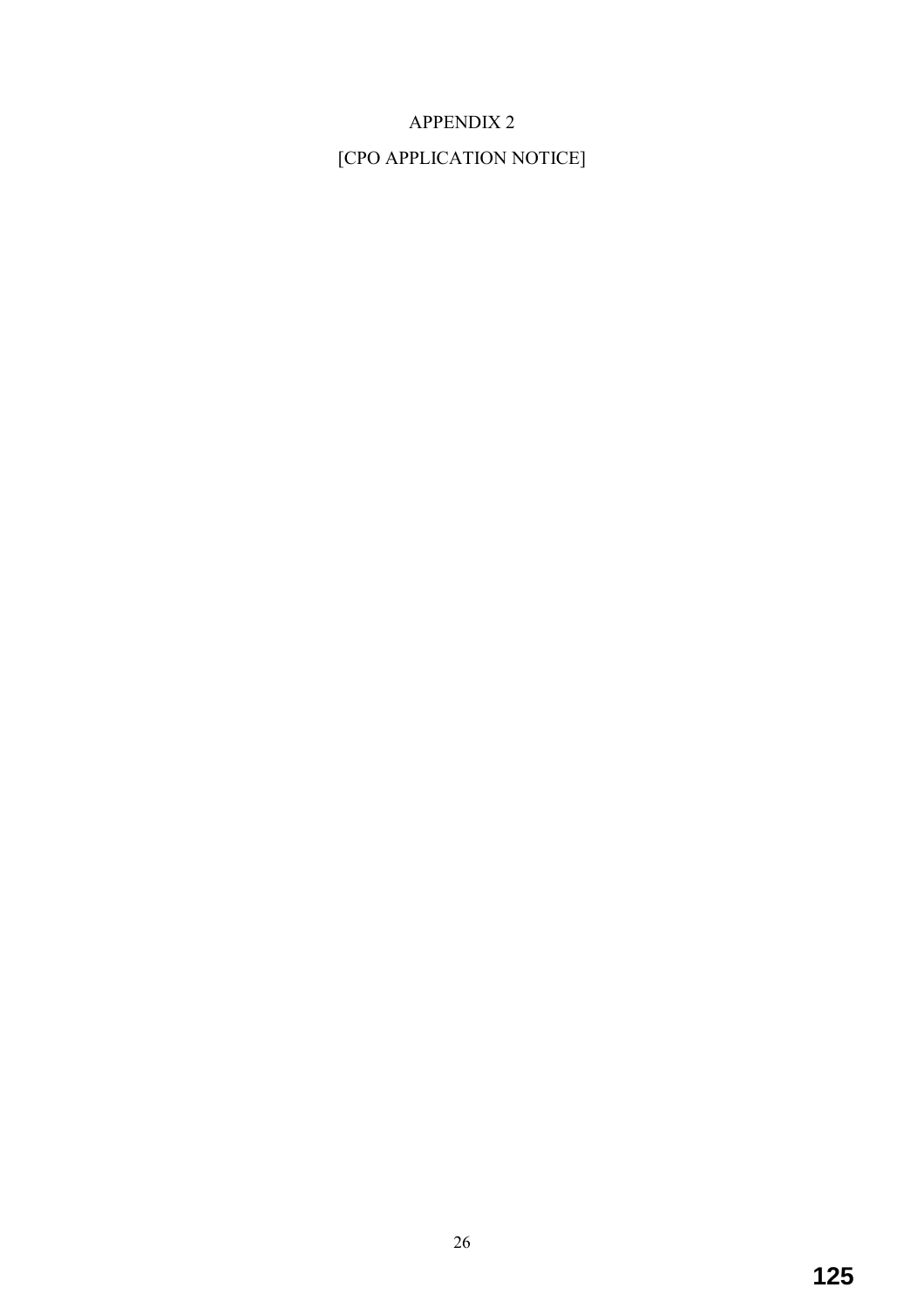#### **NOTICE OF APPLICATION FOR A COLLECTIVE PROCEEDINGS ORDER**   $\mathcal{L}_\mathcal{L} = \{ \mathcal{L}_\mathcal{L} = \{ \mathcal{L}_\mathcal{L} = \{ \mathcal{L}_\mathcal{L} = \{ \mathcal{L}_\mathcal{L} = \{ \mathcal{L}_\mathcal{L} = \{ \mathcal{L}_\mathcal{L} = \{ \mathcal{L}_\mathcal{L} = \{ \mathcal{L}_\mathcal{L} = \{ \mathcal{L}_\mathcal{L} = \{ \mathcal{L}_\mathcal{L} = \{ \mathcal{L}_\mathcal{L} = \{ \mathcal{L}_\mathcal{L} = \{ \mathcal{L}_\mathcal{L} = \{ \mathcal{L}_\mathcal{$

**\_\_\_\_\_\_\_\_\_\_\_\_\_\_\_\_\_\_\_\_\_\_\_\_\_\_\_\_\_\_\_\_\_\_\_\_\_\_\_\_\_\_\_\_\_\_\_\_\_\_\_\_\_\_\_\_\_\_\_\_\_\_\_\_\_\_\_\_\_\_\_** 

### **Persons who entered into FX spot or forward transactions between 18 December 2007 and 31 January 2013 could benefit from a proposed collective claim against certain banks which breached EU competition law**

#### **This Notice**

This is a legal notice published on the direction of the Competition Appeal Tribunal (the "**Tribunal**") because a Collective Proceedings Order is being sought from the Tribunal by Michael O'Higgins FX Class Representative Limited (the "**Proposed Representative**") against the following banking companies, all of whom have been found by the European Commission (the "**Commission**") to have infringed EU competition law in relation to foreign exchange ("**FX**") transactions:

(1) Barclays Bank PLC; (2) Barclays Capital Inc.; (3) Barclays Execution Services Limited; (4) Barclays PLC; (5) Citibank N.A.; (6) Citigroup Inc.; (7) JPMorgan Chase & Co.; (8) JPMorgan Chase Bank, National Association; (9) J.P. Morgan Europe Limited; (10) J.P. Morgan Limited; (11) NatWest Markets Plc; (12) The Royal Bank of Scotland Group plc; and (13) UBS AG

(together, "**the Proposed Defendants**").

The Consumer Rights Act 2015 allows for such a collective claim to be brought on behalf of a group of persons (known as a 'class') who are alleged to have suffered a common loss as a result of unlawful anticompetitive conduct. For a collective action to proceed, however, the Tribunal must first make a collective proceedings order authorising the class representative and certifying the claims as eligible to be included in collective proceedings. Once such an order has been made, any judgment on the common issues for the class members will bind represented persons in the class.

The Collective Proceedings Application can be viewed online at **www.ukfxcartelclaim.com**, along with other information about the claim. This Notice and the enclosed Questions & Answers give important information about the proposed collective proceedings. The Tribunal's website is: **www.catribunal.org.uk**.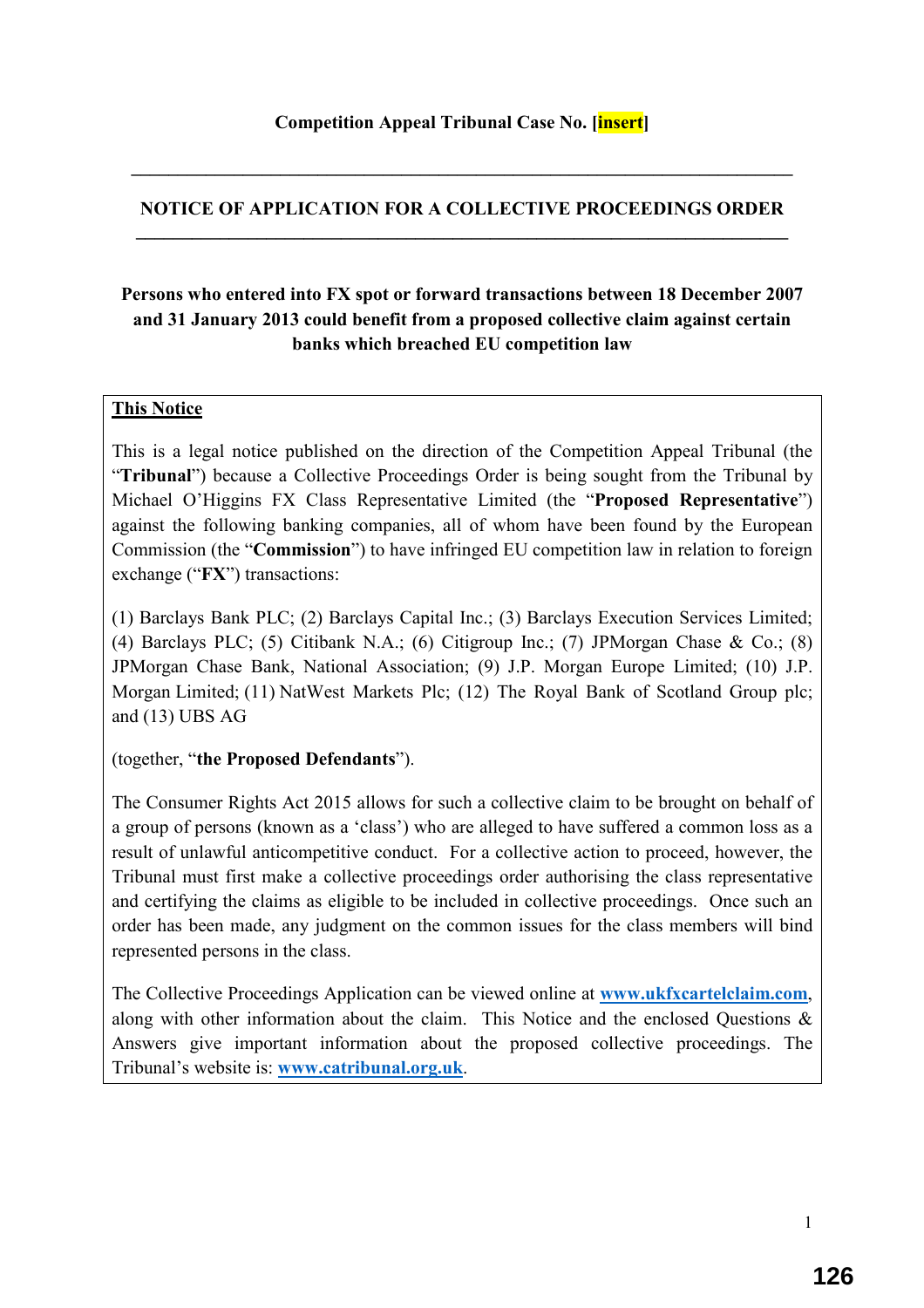### **The Proposed Claim**

Michael O'Higgins FX Class Representative Limited asks the Tribunal to appoint it as the class representative for a proposed collective action claim relying on findings of the Commission that certain banks engaged in anticompetitive conduct in respect of FX transactions between 18 December 2007 and 31 January 2013. The Proposed Representative's position is that this conduct led to the prices of FX spot and outright forward transactions being distorted with the result that persons who entered into them paid higher prices than they would otherwise have in the absence of the illicit conduct (the "**Proposed Claim**"). By the Proposed Claim, the Proposed Representative seeks to recover those higher prices on behalf of, and for the benefit of, the class.

### **The Proposed Class**

The Proposed Claim will be brought on behalf of a class of persons who meet the following conditions:

All persons (other than Excluded Persons – see the answer to Q8 below) who during the period from 18 December 2007 to 31 January 2013 entered into one or more Relevant Foreign Exchange Transactions in the European Economic Area (other than as an Intermediary).

For these purposes:

(A) "Relevant Foreign Exchange Transaction" means any foreign exchange Spot and/or Outright Forward transaction involving a Relevant Currency Pair and entered into with a Relevant Financial Institution or on an ECN, but excludes:

(a) Transactions which are the subject of:

(i) the US class action and/or settlement in case *In Re Foreign Exchange Benchmark Rates Antitrust Litigation,* No. 1:13-cv-07789-LGS (S.D.N.Y.); and/or

(ii) the Canadian class actions and/or settlements in cases CV-15-536174 (Superior Court of Ontario) and/or 200-06-000189-152 (Superior Court of Quebec).

(b) Transactions in respect of which (aside from the present (Proposed) Claim) there is ongoing litigation, or there has been a binding settlement, involving a person who would otherwise be a member of the present (Proposed) Class and covering conduct of the (Proposed) Defendants that is the subject of the present (Proposed) Claim.

(B) "Spot" transaction means a single outright transaction involving the exchange of two currencies at a rate agreed on the date of the contract for value or delivery (cash settlement) typically within two business days.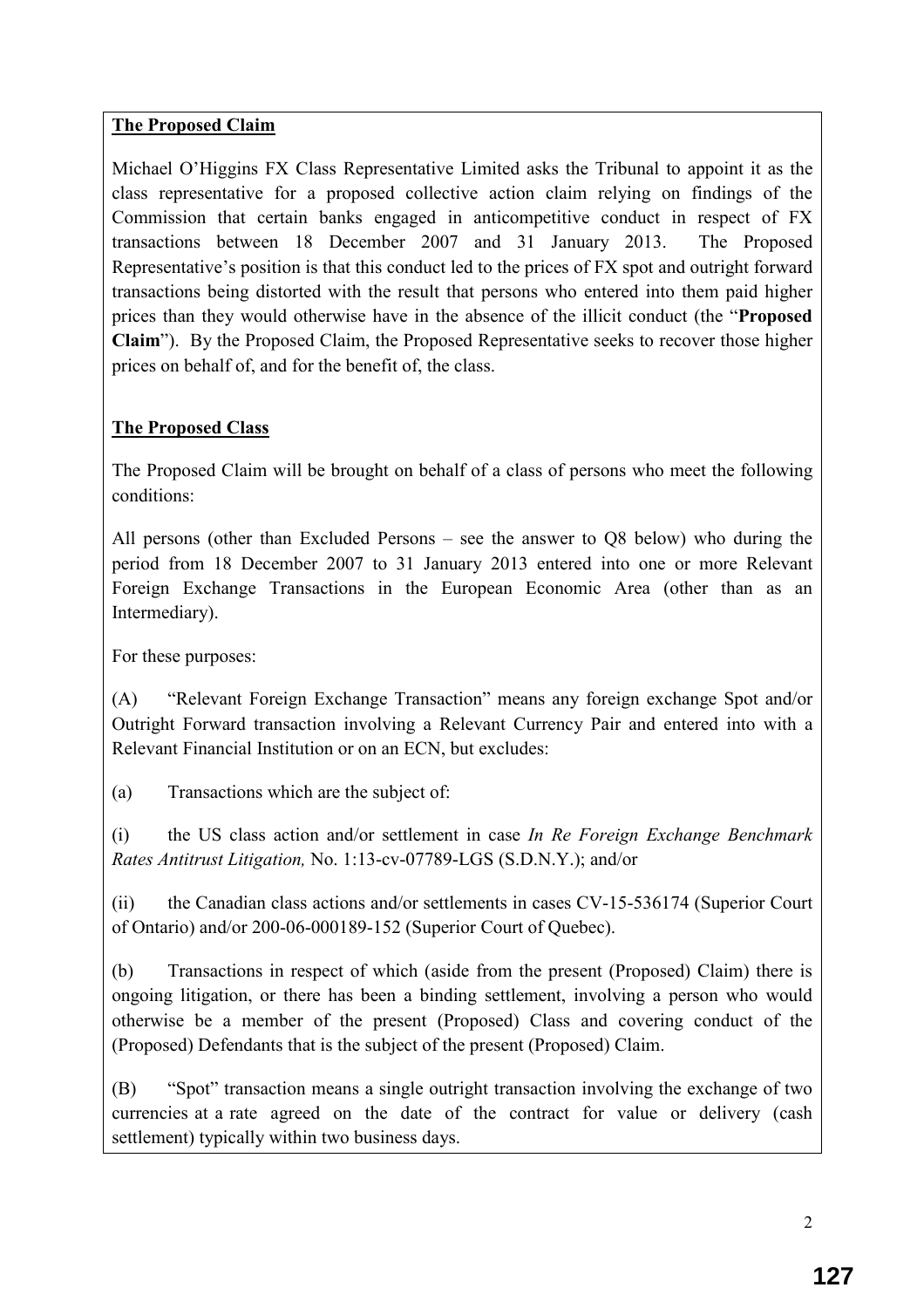(C) "Outright Forward" transaction means a transaction involving the exchange of two currencies at a rate agreed on the date of the contract for value or delivery (cash settlement) at some time in the future (more than two business days later). This does not include nondeliverable forwards (NDFs) or contracts for difference (CFDs).

(D) For the avoidance of doubt, none of the following is to be considered a Spot or Outright Forward transaction:

(a) Branch retail spot transactions (e.g. foreign currency purchases at the "travel money" desk in a bank);

(b) Branch retail transfers of funds denominated in different currencies across any two accounts;

(c) Electronic transactions using ATMs;

(d) Transactions executed in a foreign currency on a credit, debit, prepaid or stored value card;

(e) Spread betting.

(E) "Relevant Currency Pair" means any currency pair including [one/two] of the following: Australian Dollar, British Pound, Canadian Dollar, Danish Krone, Euro, Japanese Yen, New Zealand Dollar, Norwegian Krone, Swedish Krona, Swiss Franc, US Dollar.

(F) "Relevant Financial Institution" means a banking group listed in the Schedule hereto.

(G) "ECN" means an electronic communications network that matches buy and sell orders for financial products including currencies.

(H) A person "entered into" a Relevant Foreign Exchange Transaction where either:

(a) The person was the direct contractual counterparty to the Relevant Foreign Exchange Transaction; or

(b) The person instructed or engaged an Intermediary to enter into a Relevant Foreign Exchange Transaction on its behalf (regardless of whether the Intermediary, rather than that person, was the direct contractual counterparty).

(I) A Relevant Foreign Exchange Transaction is entered into "in the European Economic Area" where the Relevant Foreign Exchange Transaction is priced and/or accepted by the Relevant Financial Institution or through the ECN within the European Economic Area.

(J) "Excluded Persons" means: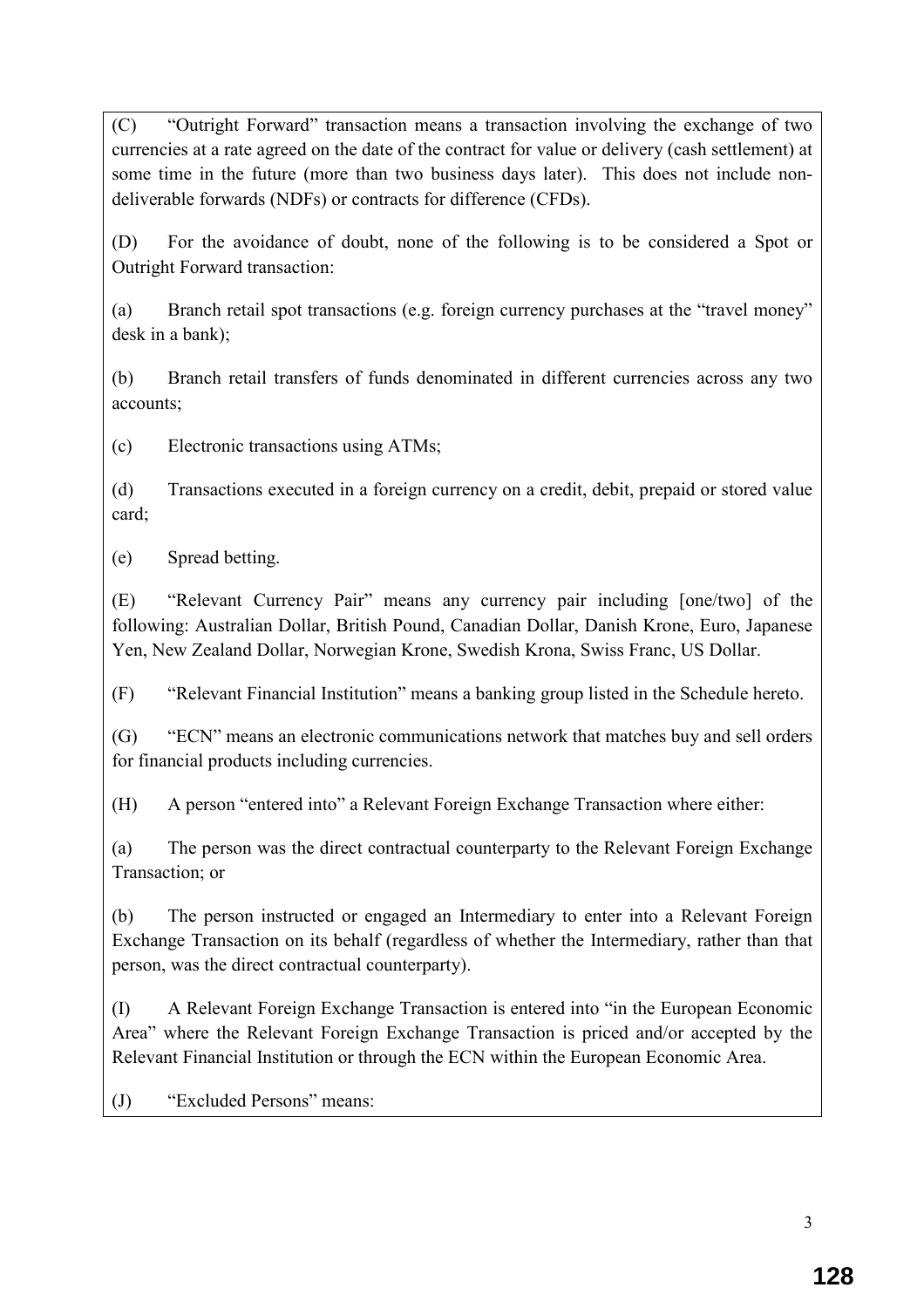(a) Addressees of the European Commission decisions in Case AT.40135 – FOREX, their subsidiaries, holding companies, subsidiaries of those holding companies, and any entity in which any of the addressees has a controlling interest.

(b) Relevant Financial Institutions and entities forming part thereof.

(c) Officers, directors or employees of any of the companies referred to in (a), at any time since 18 December 2007.

(d) All members of the (Proposed) Defendants' and (Proposed) Representative's legal teams and all experts or professional advisors instructed by them in these proceedings.

(e) All members of the Tribunal panel assigned to these proceedings and any judge hearing any appeal in these proceedings.

(K) "Intermediary" means broker and/or custodian engaged by another person to carry out a transaction.

(the "**Proposed Class**")

# **Hearing of Application**

A hearing will take place on  $\overline{X}$  to decide whether the Proposed Claim can proceed. It is expected to last for [*three*] days. The location of the hearing will be: Competition Appeal Tribunal, Victoria House, Bloomsbury Place, London WC1A 2EB.

## **Rights to Object and Make Submissions**

Any person with an interest (including any member of the Proposed Class) may object to the Collective Proceedings Application or the authorisation of the Proposed Representative by stating their reasons for objecting in writing to be received by the Tribunal by *[X date at Y time]*.

Any person with an interest (including any member of the Proposed Class) objecting to the Collective Proceedings Application or the authorisation of the Proposed Representative may also apply to the Tribunal for permission to make oral submissions at the hearing on *[X date]*. Any such application must be made in writing and received by the Tribunal by *[X date at Y time]*.

Any third party with a legitimate interest (who is not a member of the Proposed Class) can also apply to the Tribunal for permission to make written and/or oral submissions at the hearing on  $\overline{X}$  *date*. Any such application must be made in writing, supported by reasons, and received by the Tribunal by *[X date 10 days before time above]*.

Please see the answer to Q11 below for further details of the process for objecting.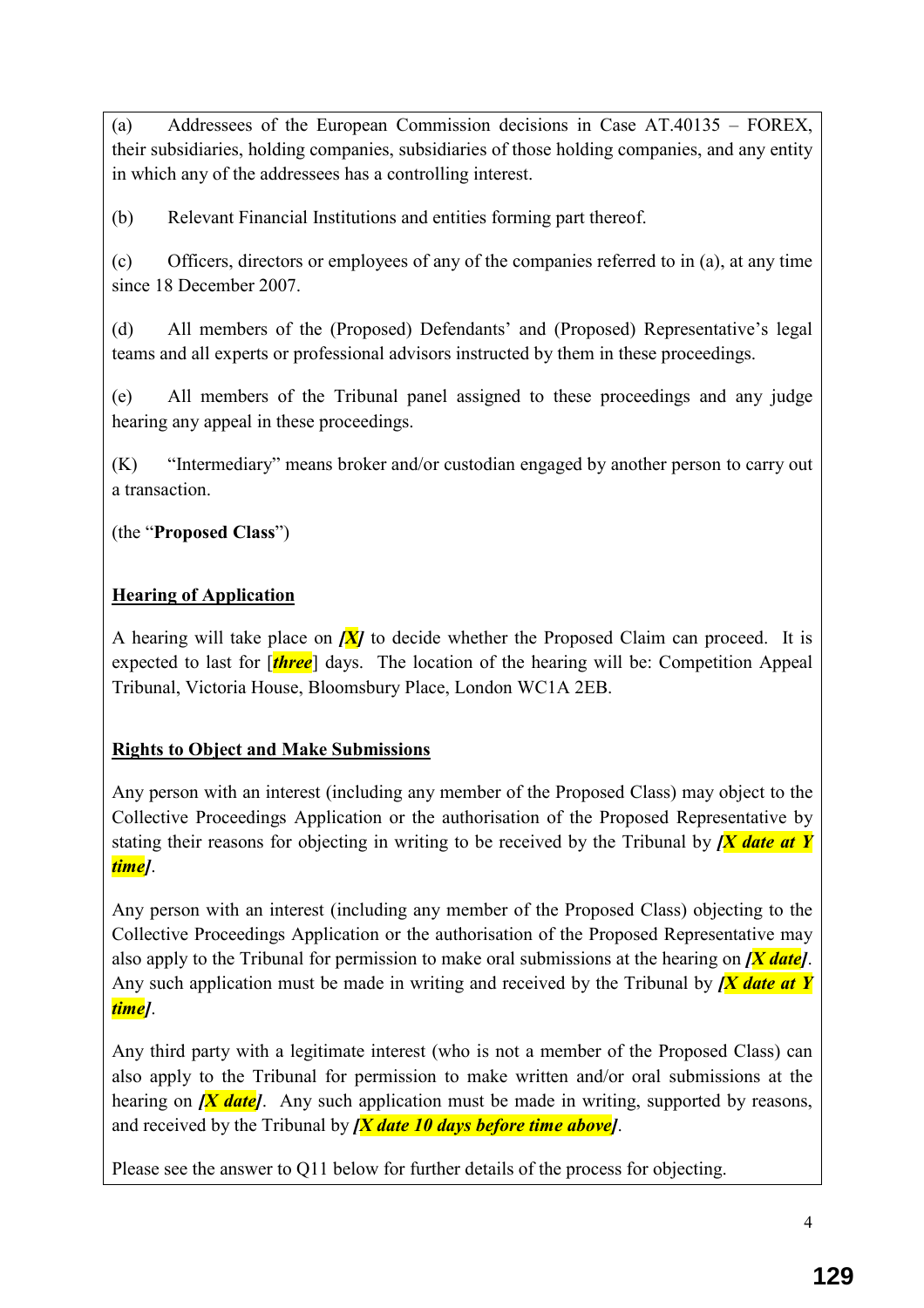#### **Questions & Answers**

### **Q1: Why has this Notice been issued?**

The Tribunal has directed that this Notice be issued following the application by the Proposed Representative for a Collective Proceedings Order. The Collective Proceedings Application asks the Tribunal to: (i) approve the Proposed Claim as eligible to proceed as a collective claim on behalf of the Proposed Class; and (ii) approve the Proposed Representative to act in that capacity. To read the Collective Proceedings Claim Form, or a summary thereof, please visit **www.ukfxcartelclaim.com**.

This Notice has been issued to inform you of the Collective Proceedings Application and your right to object to it. This Notice explains: (i) the Proposed Claim; (ii) who is covered by the Proposed Claim; (iii) your right to object to the Proposed Claim; (iv) how to object; and (v) the deadline(s) by which you must do so. **Please read this Notice carefully.**

### **Q2: What is the Competition Appeal Tribunal?**

The Tribunal is a specialist judicial body that is based in London but covers the whole of the UK and hears certain competition law and regulatory disputes. It has cross-disciplinary expertise in law, economics, business and accountancy. The Tribunal publishes its Rules and Guidance, together with information about what it does, on its website **www.catribunal.org.uk**.

#### **Q3: Who are the Proposed Defendants?**

The Proposed Claim is against the following major banking companies, each of which was held by the Commission to have participated in anticompetitive conduct in relation to the FX market:

(1) Barclays Bank PLC; (2) Barclays Capital Inc.; (3) Barclays Execution Services Limited; (4) Barclays PLC; (5) Citibank N.A.; (6) Citigroup Inc.; (7) JPMorgan Chase & Co.; (8) JPMorgan Chase Bank, National Association; (9) J.P. Morgan Europe Limited; (10) J.P. Morgan Limited; (11) NatWest Markets Plc; (12) The Royal Bank of Scotland Group plc; and (13) UBS AG.

### **Q4: What did the Proposed Defendants do wrong?**

In a press release published on 16 May 2019 (the "**Press Release**"), the Commission announced that it had found in two settlement decisions (Case *COMP/40135* - *FOREX (ESSEX EXPRESS)* and Case *COMP/40135 - FOREX (THREE WAY BANANA SPLIT)* (the **"Settlement Decisions**")) addressed to the Proposed Defendants as well as MUFG (formerly Bank of Tokyo-Mitsubishi) (the **"Addressee Banks**") that unlawful anticompetitive conduct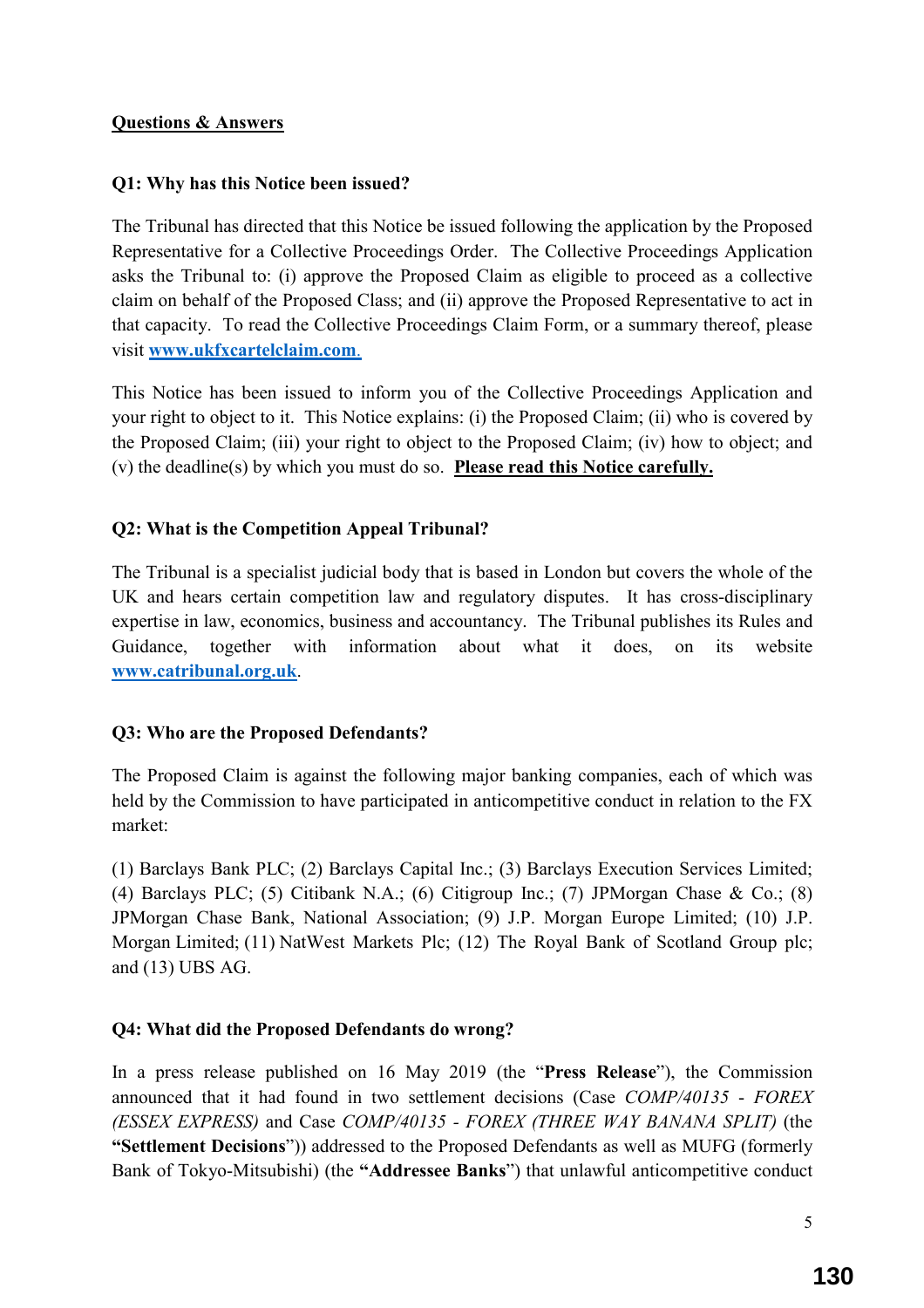between the Addressees took place between 18 December 2007 and 31 January 2013 (the **"Relevant Period**"). The Settlement Decisions are not currently publicly available, which means that (at the moment) relatively little information is known about the Proposed Defendants' wrongful conduct. According to the Press Release, however, the Addressee Banks participated in the FX cartels at various times during the Relevant Period.

The Press Release records that the Addressee Banks exchanged sensitive information and trading plans and coordinated their trading strategies through various online professional chatrooms. The commercially sensitive information exchanged in these chatrooms related to outstanding customers' orders, bid-ask spreads, the Addressee Banks' open risk positions and other details of current or planned trading activities in the FX market. The information exchanges, following the tacit understanding reached by the participating traders, enabled the Addressee Banks to make informed market decisions on whether to sell or buy the currencies they had in their portfolios and when. The Press Release is available at **[***link to Press Release on the class website***]**.

The Proposed Representative believes that these FX cartels had the effect that persons entering into FX spot and outright forward transactions during the Relevant Period paid more for them than they otherwise would have done.

The Tribunal will assess the Collective Proceedings Application to determine that the claims sought to be included in the collective proceedings: (1) are brought on behalf of an identifiable class of persons; (2) raise common issues; and (3) are suitable to be brought in collective proceedings.

### **Q5: Who is the Proposed Representative?**

The Collective Proceedings Application requests that the Proposed Representative be authorised to act as the class representative for the Proposed Claim.

The Proposed Representative is a company limited by guarantee registered in England and Wales with the company number 12100525.Mr Michael O'Higgins is the sole director, member and guarantor of the Proposed Representative.

Mr O'Higgins has had a long and distinguished career in both the public and private sectors, with a focus on the finance sector and pensions industry, in which he has extensive experience. Mr O'Higgins served as Chairman of The Pensions Regulator (the UK regulator of work-based pension schemes) between January 2011 and March 2014. He is currently Chairman of the Local Pensions Partnership.

Mr O'Higgins also has a strong background in competition law and related consumer issues. Since July 2016, he has held the role of Chairman of the Channel Islands Competition and Regulatory Authorities ("**CICRA**"). CICRA has a wide range of functions including promoting competition in the telecommunications, postal services, electricity and port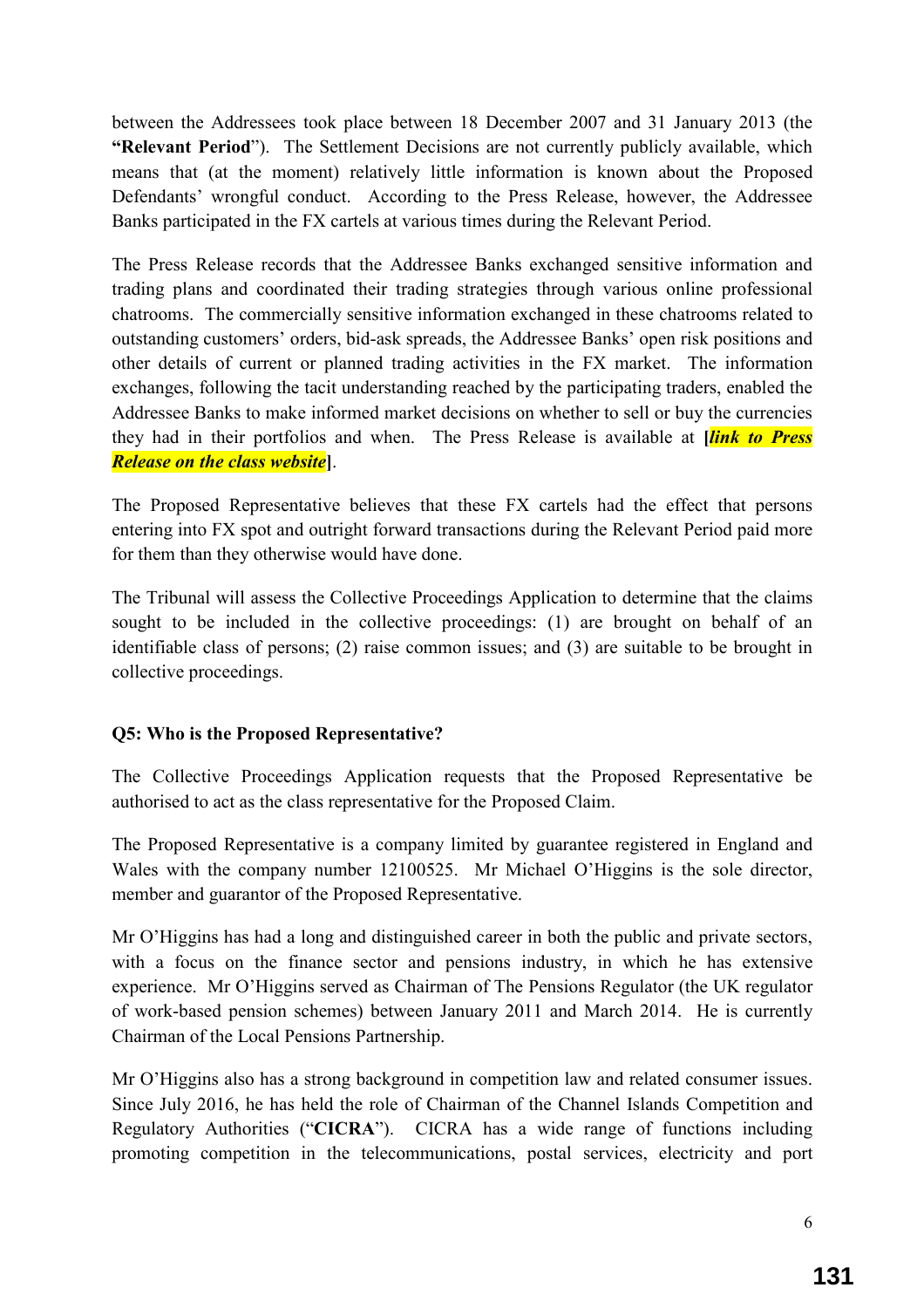operations on the islands of Jersey and Guernsey. As a result of his work with CICRA, Mr O'Higgins has a good working knowledge of competition issues and economic regulation.

The Tribunal will assess the Proposed Representative's suitability to represent and to act for the Proposed Class in the Proposed Claim.

### **Q6: What is the role of the Proposed Representative?**

If authorised by the Tribunal, the Proposed Representative will conduct the Proposed Claim against the Proposed Defendants on behalf of the Proposed Class (but not those who opt out of the Proposed Class). The Proposed Representative, directed by Mr O'Higgins, will be responsible for, amongst other things, communicating with the Proposed Class and issuing formal notices to its members (such as this one). The Proposed Representative will, for example, instruct the lawyers and experts, make decisions on the conduct of the Proposed Claim, and evaluate any offer of settlement that the Proposed Defendants may make and decide whether to present it for the Tribunal's approval.

If approved, the Proposed Representative would update the class about the claim on the website **www.ukfxcartelclaim.com**, and through the media.

#### **Q7: Who is in the Proposed Class?**

The Consumer Rights Act 2015 ("**the 2015 Act**") allows for a collective claim to be brought on behalf of a group of persons who are alleged to have suffered a common loss. The group is the "class" and all individual persons within the group (who could be individuals, companies, partnerships or other corporate entities) are "class members". As a result of the 2015 Act, groups of persons who have all suffered harm through the anticompetitive conduct of others do not need each to bring an individual claim to obtain compensation for loss. Instead, these persons may all receive compensation through a single collective claim brought on their behalf by a representative.

The Collective Proceedings Claim Form asks the Tribunal to allow the Proposed Claim to proceed on an "opt-out" basis on behalf of all persons (other than Excluded Persons – see the answer to Q8 below) who during the Relevant Period entered into one or more Relevant Foreign Exchange Transactions in the European Economic Area (other than as an Intermediary). For the complete definition, please see "The Proposed Class" at the top of this notice.

It is important to note that you will only automatically be in the Proposed Class if you are UK domiciled (e.g. if you are a company or partnership incorporated in the UK) as at a date which the Tribunal will set in due course if the Collective Proceedings Application is granted (and which will be sometime after the Collective Proceedings Application is granted). If you are not domiciled in the UK as at that date but otherwise fall within the definition of the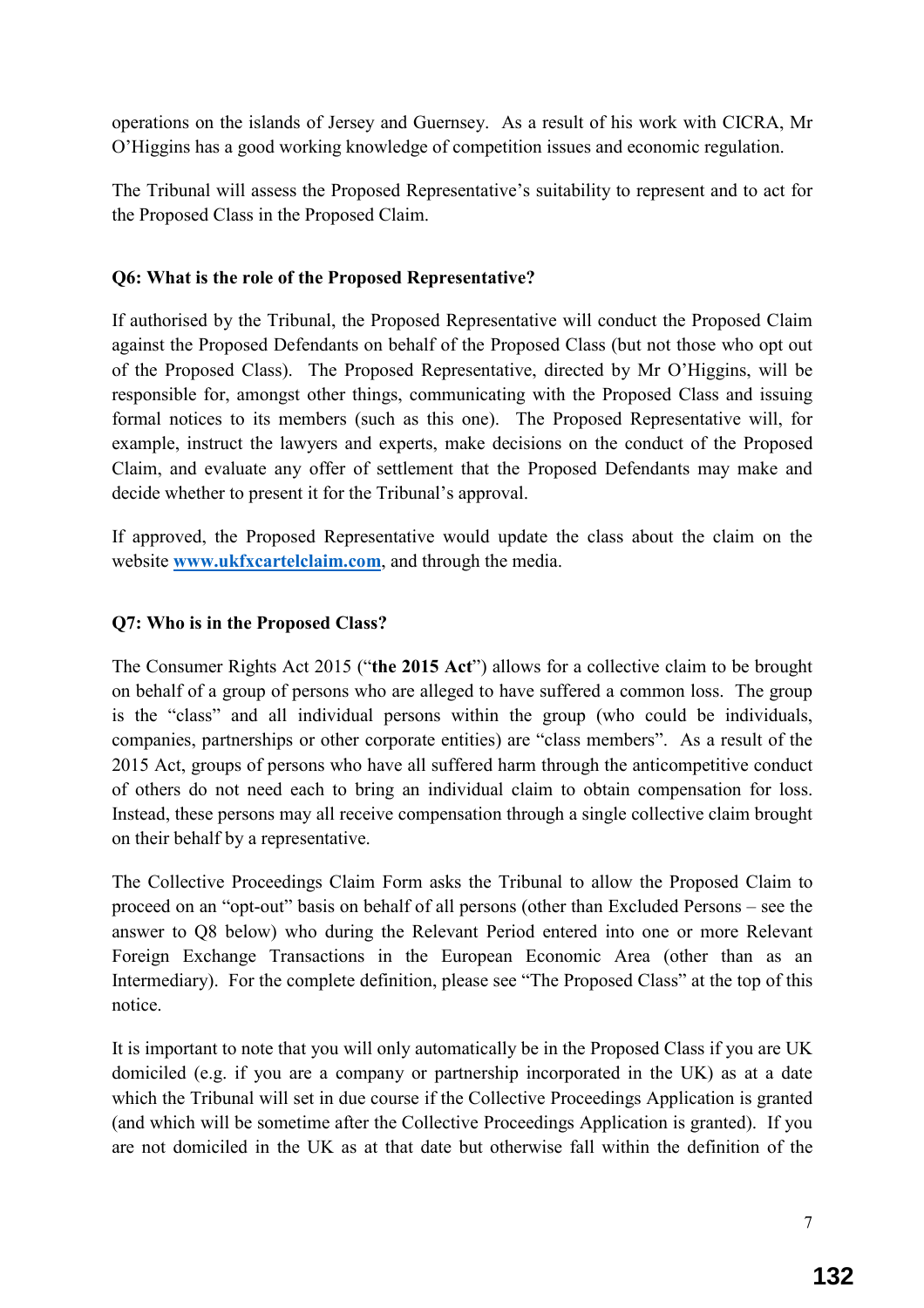Proposed Class, you will be able to opt in to the class in due course. Further information will be available at **www.ukfxcartelclaim.com.**

## **Q8: Who is excluded from the Proposed Class?**

If you fall in to one of the following categories, you will be excluded from the Proposed Class:

(a) Addressee Banks of the Commission decisions in Case AT.40135 – FOREX, their subsidiaries, holding companies, subsidiaries of those holding companies, and any entity in which any of the Addressee Banks has a controlling interest.

(b) Relevant Financial Institutions and entities forming part thereof.

(c) Officers, directors or employees of any of the companies referred to in (a), at any time since 18 December 2007.

(d) All members of the Proposed Defendants' and Proposed Representative's legal teams and all experts or professional advisors instructed by them in these proceedings.

(e) All members of the Tribunal panel assigned to these proceedings and any judge hearing any appeal in these proceedings.

## **Q9: Do I need to do anything in order to be part of the Proposed Claim?**

Not at this stage.

The Proposed Claim is called an "opt-out claim" because, if the Tribunal allows the Proposed Claim to proceed, anyone who meets the Proposed Class definition and is domiciled in the UK on the relevant date will be included in the Proposed Claim automatically and be bound by the result, unless he/she/it asks to opt out (i.e. takes steps to leave the Proposed Claim). The steps which will have to be taken in order to opt out will be publicised in due course, if the Collective Proceedings Application is granted.

### **Q10: How much money does the claim ask for?**

The Proposed Claim seeks damages to compensate the Proposed Class for paying more than they should have paid in relation to the FX spot and outright forward transactions they entered into as a result of the FX cartels during the Relevant Period (see the response to Q4 above). It is too early to quantify the value of the Proposed Claim, as this will only be

8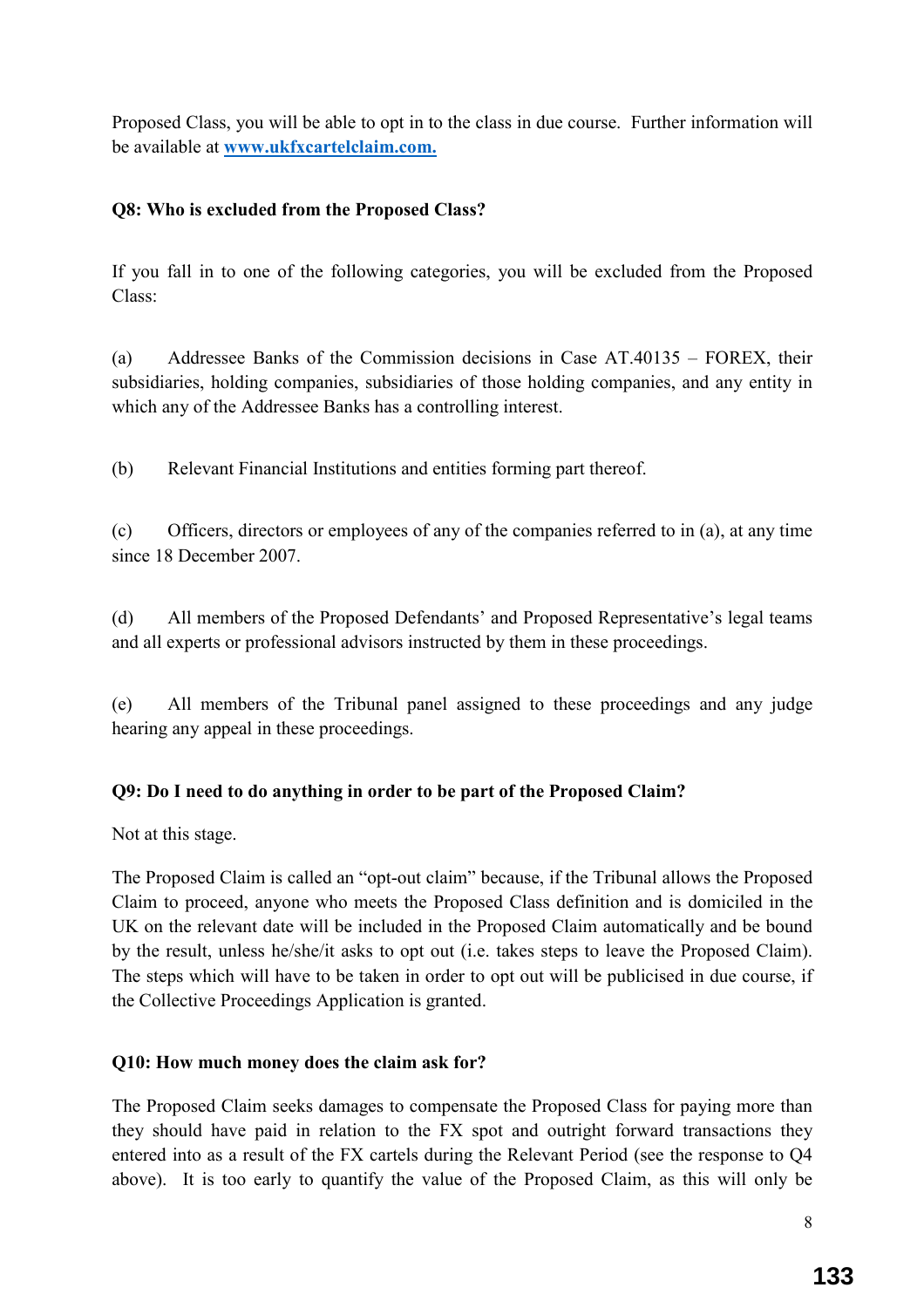possible after disclosure of trading data by the Proposed Defendants, but at this stage the experts retained by the Proposed Representative estimate that the value is likely to be in excess of £1 billion.

It is important to note that recovery of any money by way of the Proposed Claim is not guaranteed, however. Even if the Collective Proceedings Application is granted, the Proposed Representative will still need to prove its case at trial in due course.

### **Q11: Who can object and to what?**

Any person with an interest (including anyone who would be a member of the Proposed Class) may object to the Collective Proceedings Application or the authorisation of the Proposed Representative. You should review the information above and visit both **www.ukfxcartelclaim.com** and **www.catribunal.org.uk** for information.

If you wish to file an objection, you must write to the Tribunal stating your reasons for objecting and send it by post, or fax, so it is received no later than *[date]* at 4pm, using the following contact details:

The Registrar Competition Appeal Tribunal Victoria House Bloomsbury Place London WC1A 2EB

Fax: +44 (0)20 7979 7978

When writing to the Tribunal you must include the reference *finsert CAT reference and case number]*.

Any person with an interest (including any Proposed Class member) objecting to the Collective Proceedings Application or the authorisation of the Proposed Representative may also apply to the Tribunal for permission to make oral submissions at the hearing on *[date]*. Any such application must be made in writing and received by the Tribunal by *[date]* at 4pm.

#### **Q12: Who is funding the Proposed Claim?**

Whilst the Proposed Representative is seeking to run the Proposed Claim for the Proposed Class, it is not able to fund a claim of this size and public importance without outside funding.

The Proposed Representative has obtained funding to bring the Proposed Claim from third party litigation funder Therium. Founded in 2009, Therium is one of the longest-established litigation funders in the world and is a founding member of the Association of Litigation Funders of England and Wales.